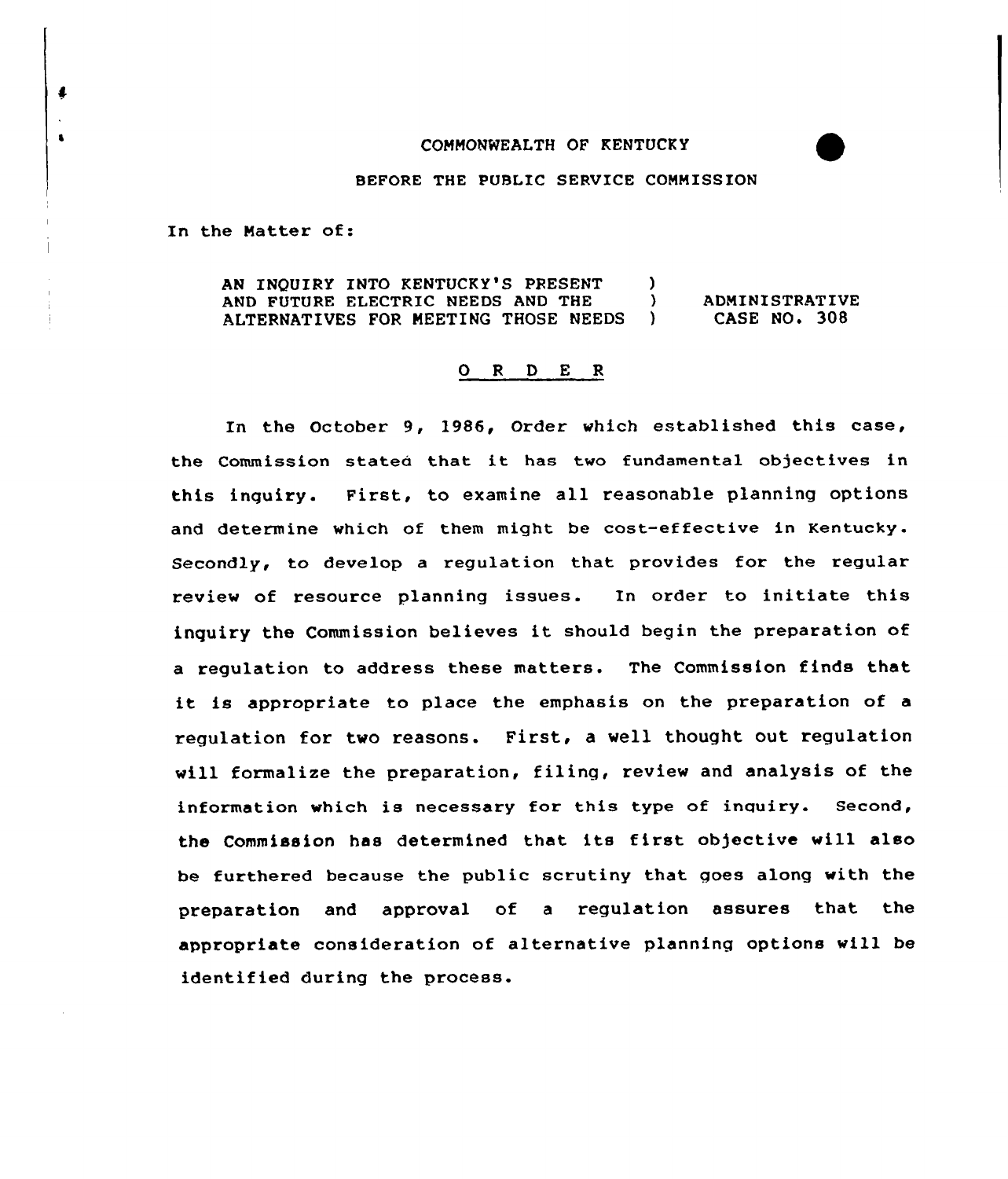The Commission also believes that the assistance of a consultant to prepare a regulation would be valuable at this time. The consultant could review similar regulations and proposals in other states and determine which have been more successful than others and why. The consultant could help determine which provisions would best fit the specific circumstances in Kentucky and therefore be incorporated into a proposed regulation. The consultant could assist in the formulation of other innovative ideas, information and analysis which would be useful to include in a regulation. Also, a carefully selected consultant would add to the objectivity of the process and could provide a commitment to prepare the regulation in a timely manner.

The Commission has previously indicated the need for this effort to "be carried out in as constructive and cooperative a spirit as possible." The Commission believes this can be accomplished by the creation of a task force to prepare a request for consultant's proposals ("RFP") for Commission approval. The task force would include representatives from the Attorney General's Utility and Rate Intervention Division, the utility companies, consumer groups and Commission staff. The Commission further believes that <sup>a</sup> conference to discuss these suggestions is appropriate. At the conference the subjects to be discussed would be the need for and the appropriate role of <sup>a</sup> consultant and, if it is agreed <sup>a</sup> consultant is needed, the desirability of creating a task force, as well as suggestions for membership and the role of a task force.

 $-2-$